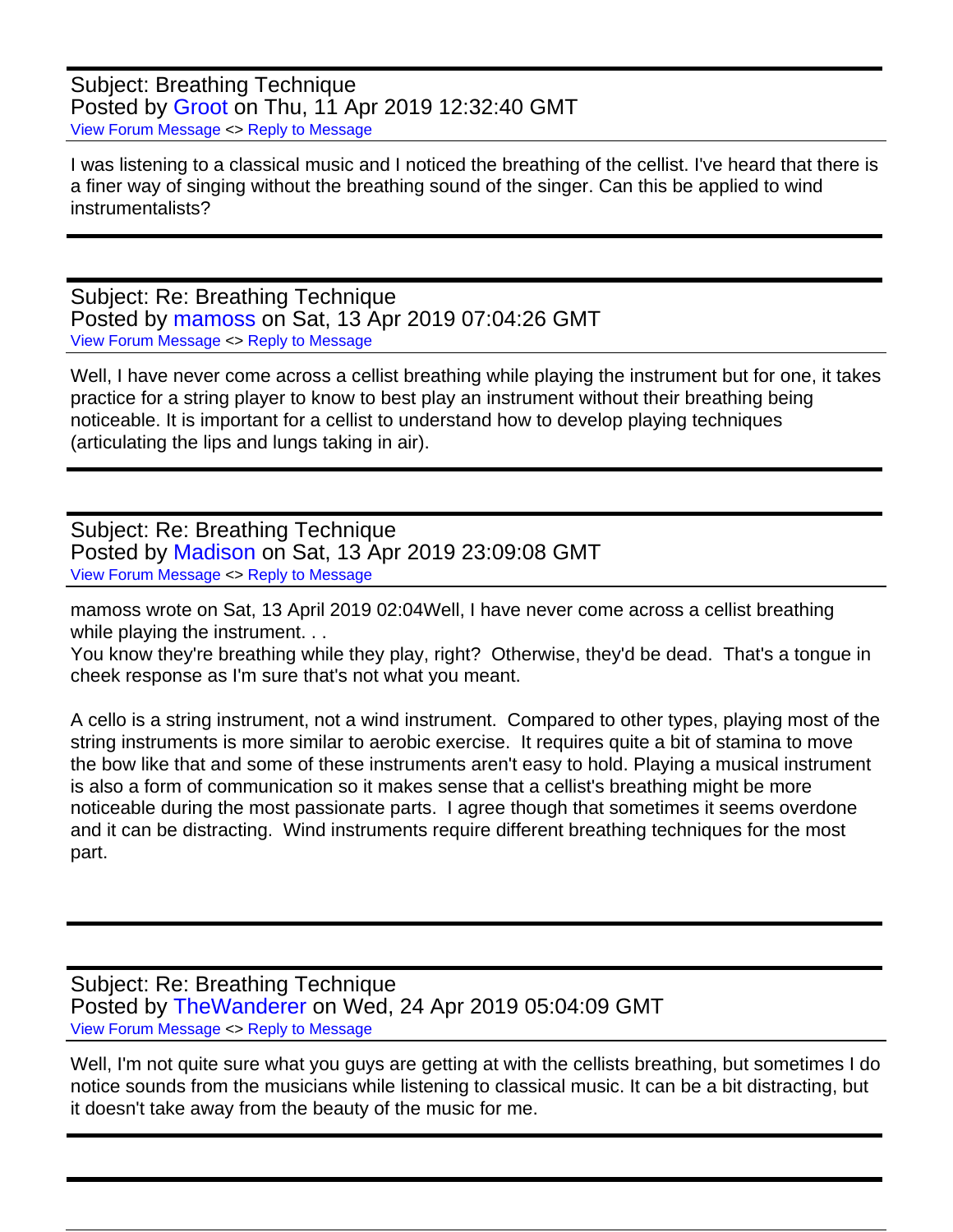Subject: Re: Breathing Technique Posted by [Madison](https://audioroundtable.com/forum/index.php?t=usrinfo&id=7956) on Fri, 26 Apr 2019 13:11:45 GMT [View Forum Message](https://audioroundtable.com/forum/index.php?t=rview&th=22443&goto=90162#msg_90162) <> [Reply to Message](https://audioroundtable.com/forum/index.php?t=post&reply_to=90162)

Here's an example, The Wanderer. I don't particularly notice how anyone breathes, but it's not uncommon for others to see it and complain. I think it's one of those things that once you notice it, you'll always notice it and it's distracting.

While looking for an example video of string players, I found this one. I'm much more distracted by the lack of shoes. I mean, I see their shoes right beside the two women. Put them on please. You're in a church and you're performing in front of people for goodness sake.

Subject: Re: Breathing Technique Posted by [TheWanderer](https://audioroundtable.com/forum/index.php?t=usrinfo&id=8551) on Mon, 29 Apr 2019 07:19:38 GMT [View Forum Message](https://audioroundtable.com/forum/index.php?t=rview&th=22443&goto=90187#msg_90187) <> [Reply to Message](https://audioroundtable.com/forum/index.php?t=post&reply_to=90187)

Hmm, I'm not sure I want to check out your examples if it's going to taint my listening experience for life. :lol:

But seriously, thanks for providing some examples. Those sounds don't really bother me. It's all part of the feel of the recording.

Subject: Re: Breathing Technique Posted by [Groot](https://audioroundtable.com/forum/index.php?t=usrinfo&id=8438) on Tue, 25 Jun 2019 13:56:37 GMT [View Forum Message](https://audioroundtable.com/forum/index.php?t=rview&th=22443&goto=90507#msg_90507) <> [Reply to Message](https://audioroundtable.com/forum/index.php?t=post&reply_to=90507)

As I was reading back my own post, I was confused by it as well because a cello is not a wind instrument. A flute player is what I was thinking that time, but my fingers wrote a cellist.

Subject: Re: Breathing Technique Posted by [Reggie](https://audioroundtable.com/forum/index.php?t=usrinfo&id=8534) on Sun, 30 Jun 2019 13:24:42 GMT [View Forum Message](https://audioroundtable.com/forum/index.php?t=rview&th=22443&goto=90575#msg_90575) <> [Reply to Message](https://audioroundtable.com/forum/index.php?t=post&reply_to=90575)

I would assume that recording studios have microphone filters or something to make the sound quality better. Live performances don't have sound filters, so we get all the background, including the breathing sound of the performer.

Subject: Re: Breathing Technique Posted by [Zart](https://audioroundtable.com/forum/index.php?t=usrinfo&id=8924) on Sun, 24 Oct 2021 09:14:31 GMT [View Forum Message](https://audioroundtable.com/forum/index.php?t=rview&th=22443&goto=94667#msg_94667) <> [Reply to Message](https://audioroundtable.com/forum/index.php?t=post&reply_to=94667)

When it comes to breathing, having great timing is essential both for singers and wind